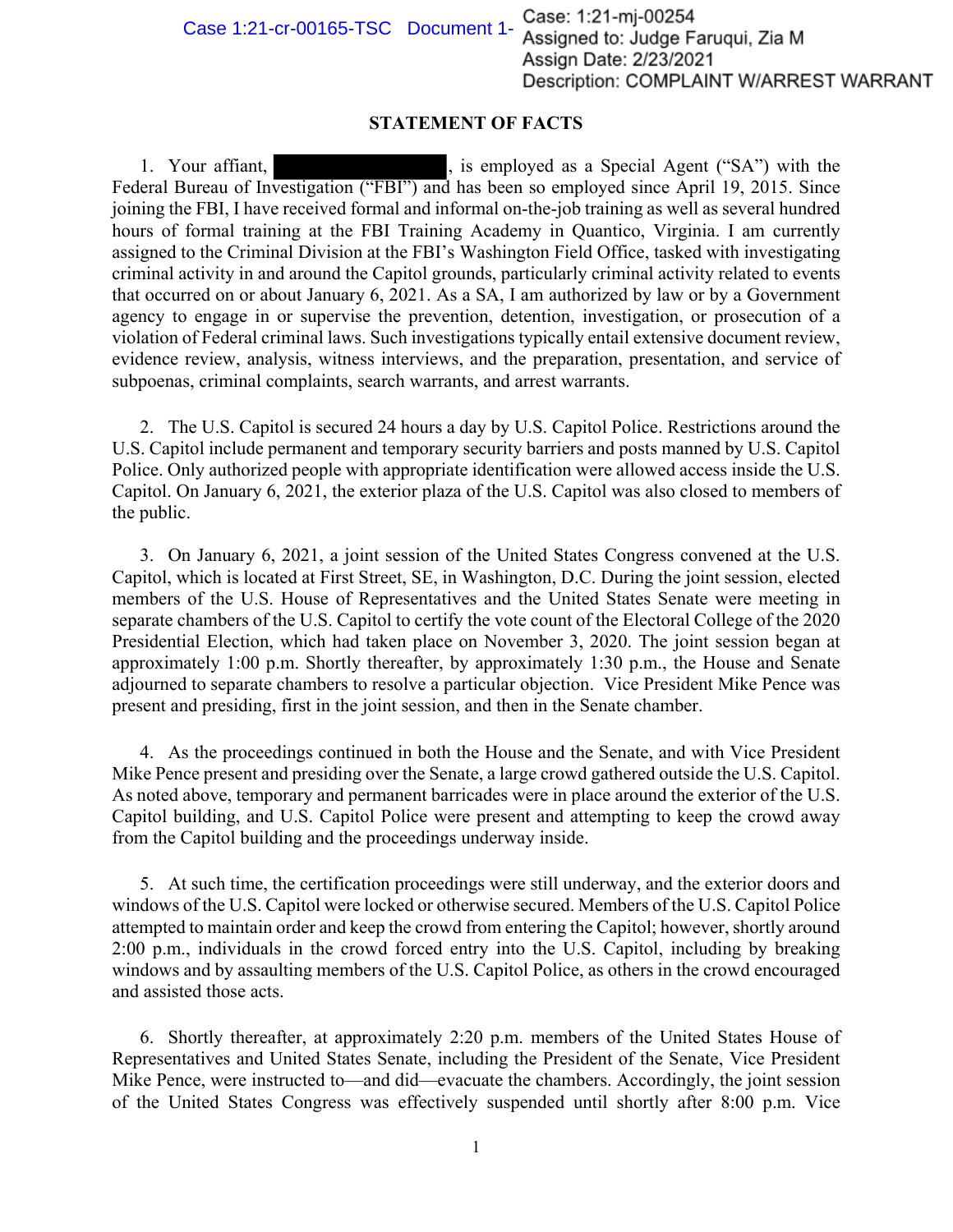President Pence remained in the U.S. Capitol from the time he was evacuated from the Senate Chamber until the sessions resumed.

7. During national news coverage of the aforementioned events, video footage which appeared to be captured on mobile devices of persons present on the scene depicted evidence of violations of local and federal law, including scores of individuals inside the U.S. Capitol building without authority to be there.

 Sheriff's Office ("GCSD") to obtain a firearms permit. While processing MORGAN-LLOYD's BISSEY around and inside of the Capital at the time of these events. BISSEY was identified in 8. On or about January 22, 2021, ANNA MORGAN-LLOYD went to the Greene County application, a GCSD employee recognized MORGAN-LLOYD as a person that posted on Facebook about the January 6<sup>th</sup> events at the U.S. Capitol. GCSD reviewed MORGAN-LLOYD's publicly available Facebook posts and found photos of MORGAN-LLOYD and DONA SUE these photos through a Facebook tag. GCSD referred MORGAN-LLOYD and BISSEY to the FBI.

9. A subsequent investigation determined that two confidential witnesses ("CW1" and "CW2") had submitted tips into the FBI tip line related to BISSEY and MORGAN-LLOYD.

 Hothead Salon and CW1 visited BISSEY's salon for approximately ten years. CW1 stated that, conspiracy theories. CW1 provided law enforcement with several screenshots of BISSEY's  $6<sup>th</sup>$  events. Specifically, one post contains a photo of BISSEY and MORGAN-LLOYD with a date 10. On or about January 28, 2021 and February 4, 2021, a FBI Special Agent interviewed CW1 regarding the January  $6<sup>th</sup>$  events at the United States Capitol. CW1 stated that he/she has known BISSEY socially for an extended period of time. According to CW1, BISSEY owns during his/her visits to the salon, BISSEY regularly spoke supportively of QAnon and other Facebook posts in which BISSEY is seen inside of and around the Capital at the time of the January stamp of January 6, a location tag of Washington, D.C., and the caption "Inside Capitol Building." CW1 identified BISSEY in the screenshot below. In response to a comment on this post asking if BISSEY went into the building, BISSEY responds "Yes Ma'am! Probably in the first group of 100-200 people. Picking glass out of my purse." In response to another comment on this post asking if BISSEY went into any offices, BISSEY responds "NO. Just hallway. Not in Rotunda." In response to another comment, BISSEY responds "Best fucking day ever!! I'll never forget. We got into the Capitol Building." In response to another comment, BISSEY writes "I can tell you even though windows and doors were busted, the Police stood with arms crossed. No force. Some even opened doors and fences. Seen it with my own eyes."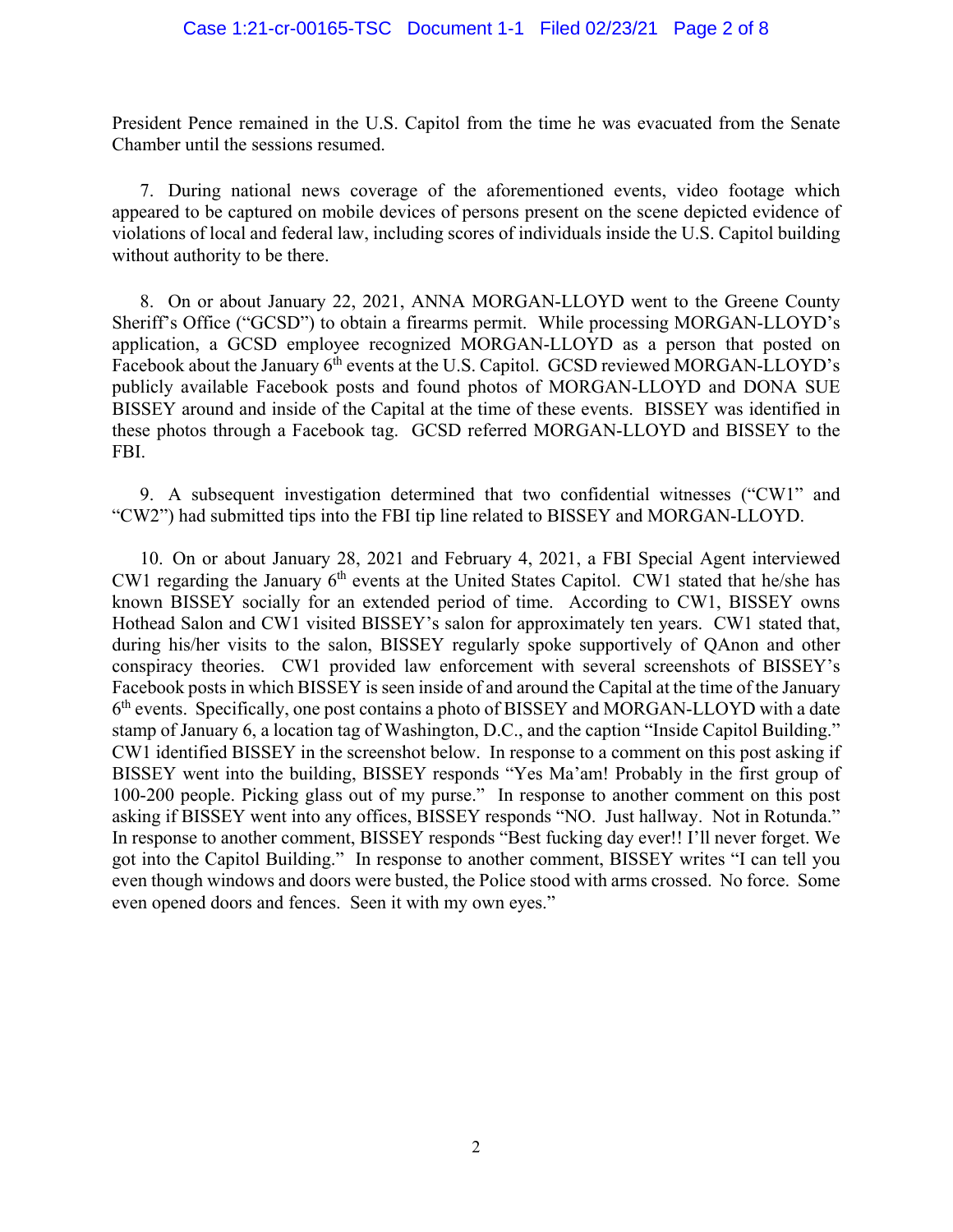## Case 1:21-cr-00165-TSC Document 1-1 Filed 02/23/21 Page 3 of 8



lead the way. We went in $\bigcirc$ This photo is taken at Capitol entry right before." Below are four of the screenshots provided by CW1 with a date stamp of January 6. 11. In three other posts, date stamped January 6, BISSEY writes, "Inside the Capitol Building," "We were inside for reals!" "When we Marched to the Capitol, she said 'I'm going in' and she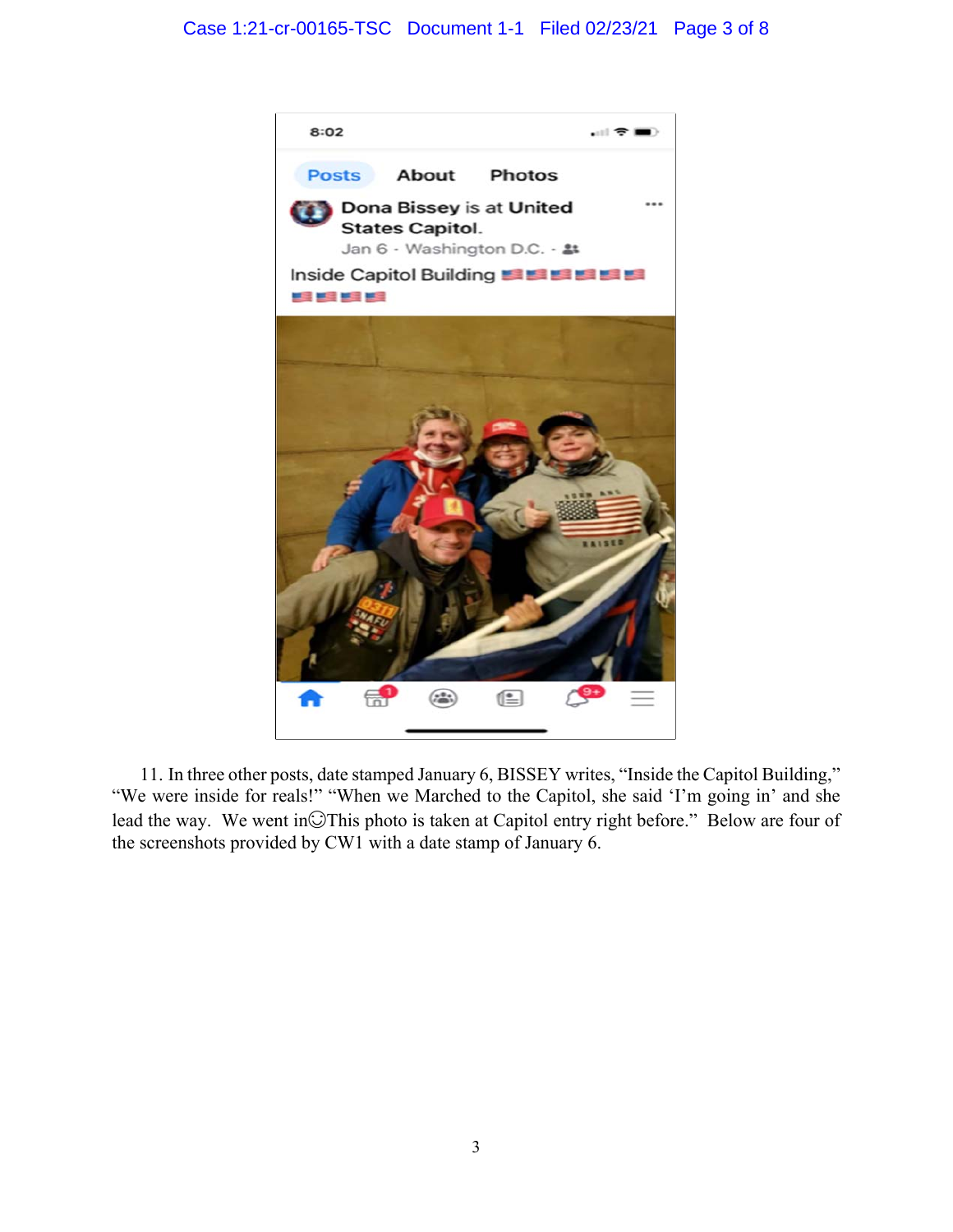## Case 1:21-cr-00165-TSC Document 1-1 Filed 02/23/21 Page 4 of 8

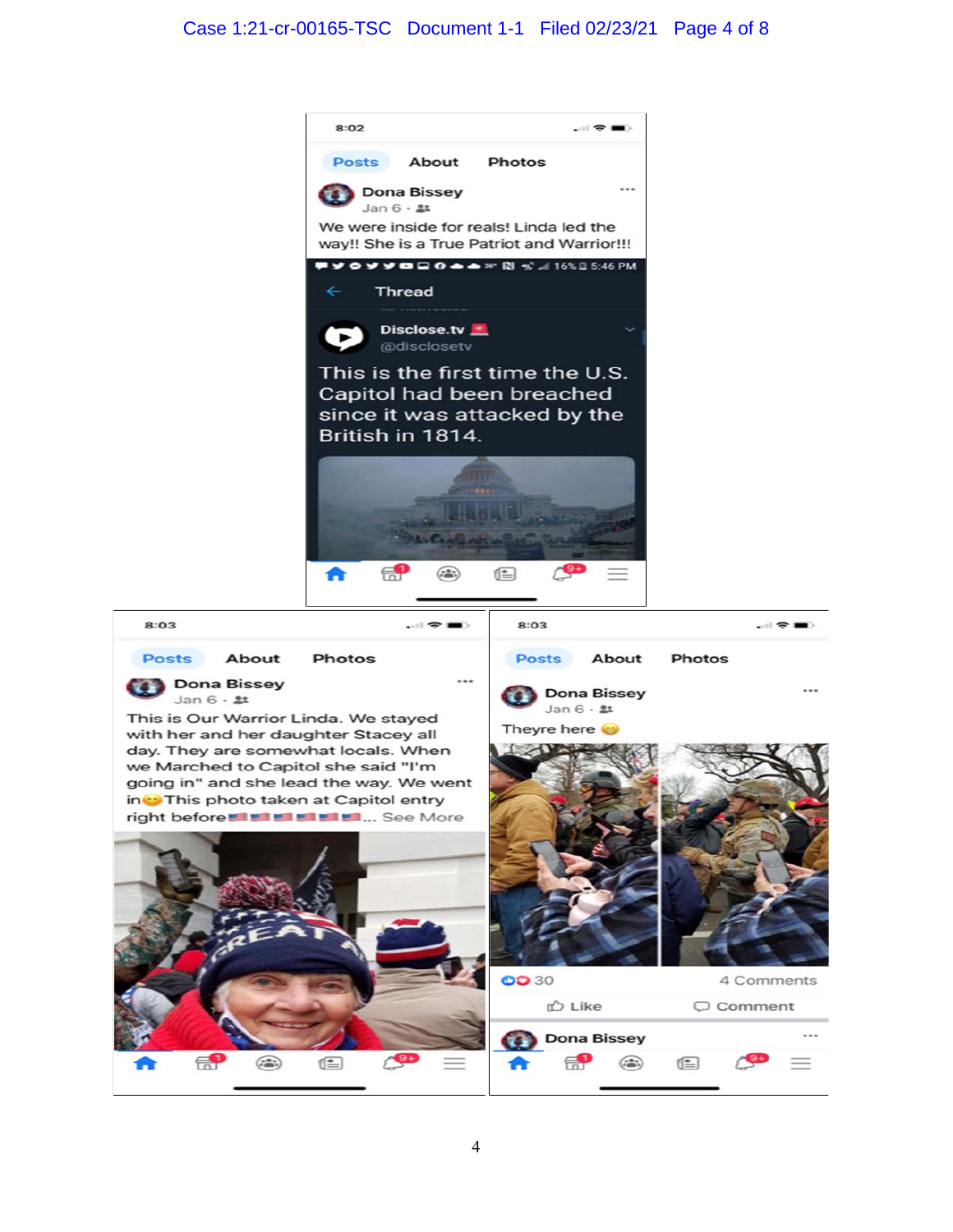## Case 1:21-cr-00165-TSC Document 1-1 Filed 02/23/21 Page 5 of 8

 by CW1 of BISSEY's Facebook post and a screenshot of MORGAN-LLOYD's comment 12. In a January 7<sup>th</sup> Facebook post, BISSEY tags MORGAN-LLOYD and another individual, and writes "We are Home… Thank You to ALL that messaged checking in and concerned… It was a day I'll remember forever… I'm proud to be a part of it." The post contains a photo with a sign reading "Do It Q." In a comment to this post, MORGAN-LLOYD requests that BISSEY send her photos from the day and BISSEY confirms she will do so. Below is the screenshot provided provided by CW2.

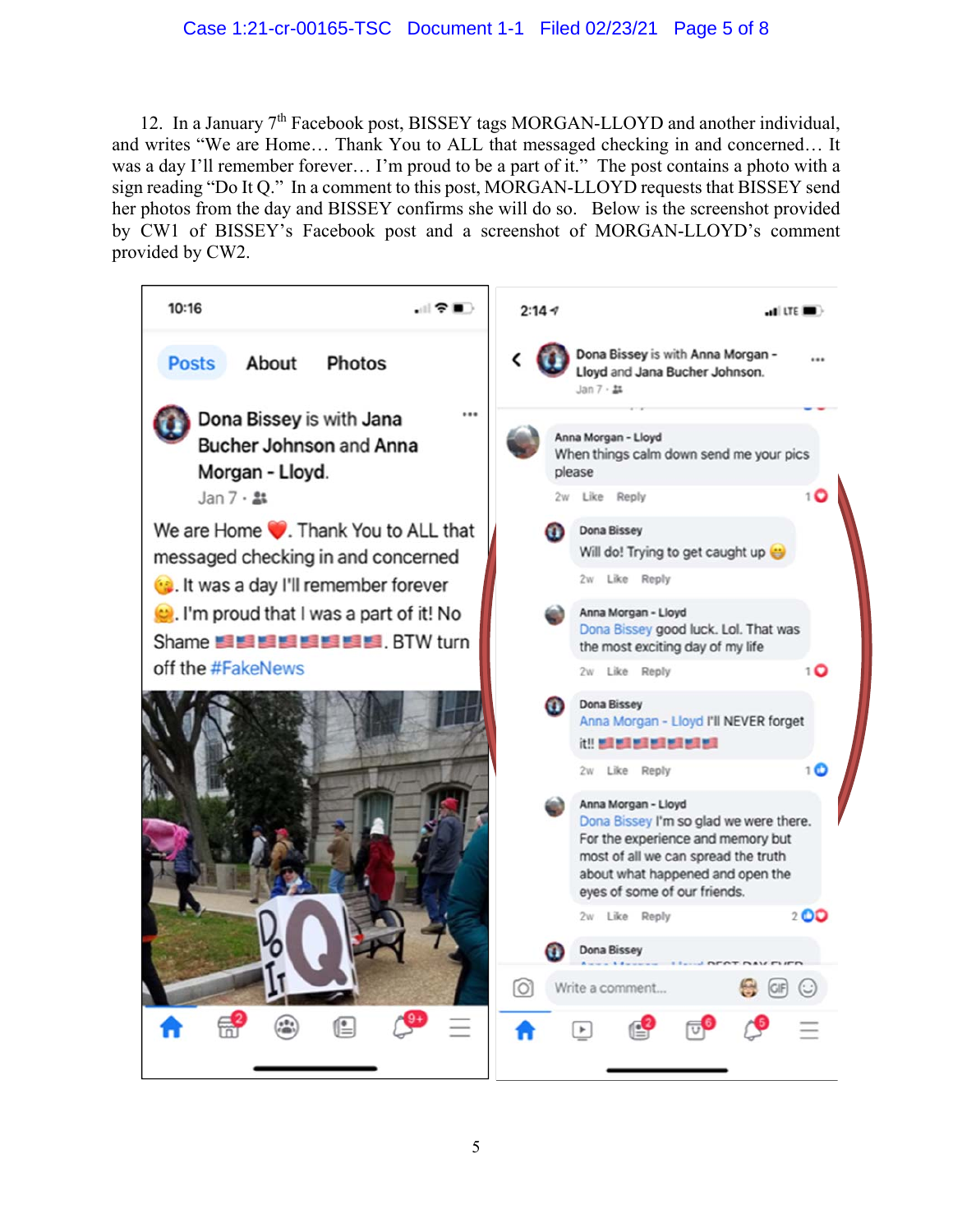13. In two additional screenshots, dated January 8 and January 11, BISSEY tags MORGAN-LLOYD as being present with her and the photos appear to be taken during the January  $6<sup>th</sup>$  events at the U.S. Capitol. Below are screenshots provided by CW1 of BISSEY's Facebook posts.



confidential witness two ("CW2") regarding the January 6<sup>th</sup> events at the U.S. Capitol. CW2 stated years, though they remain friends on Facebook. CW2 provided a screenshot from MORGAN- writes, "I'm here. Best day ever. We stormed the capitol building me and Dona Bissey were in 14. On or about January 29, 2021 and February 1, 2021, a FBI Special Agent interviewed she previously worked with MORGAN-LLOYD. CW2 has known MORGAN-LLOYD for more than two years. CW2 stated that CW2 has not spoken in person to MORGAN-LLOYD for two LLOYD's Facebook account. This screenshot contains a post in which MORGAN-LLOYD the first 50 people in." Below is the screenshot provided by CW2 of MORGAN-LLOYD's account.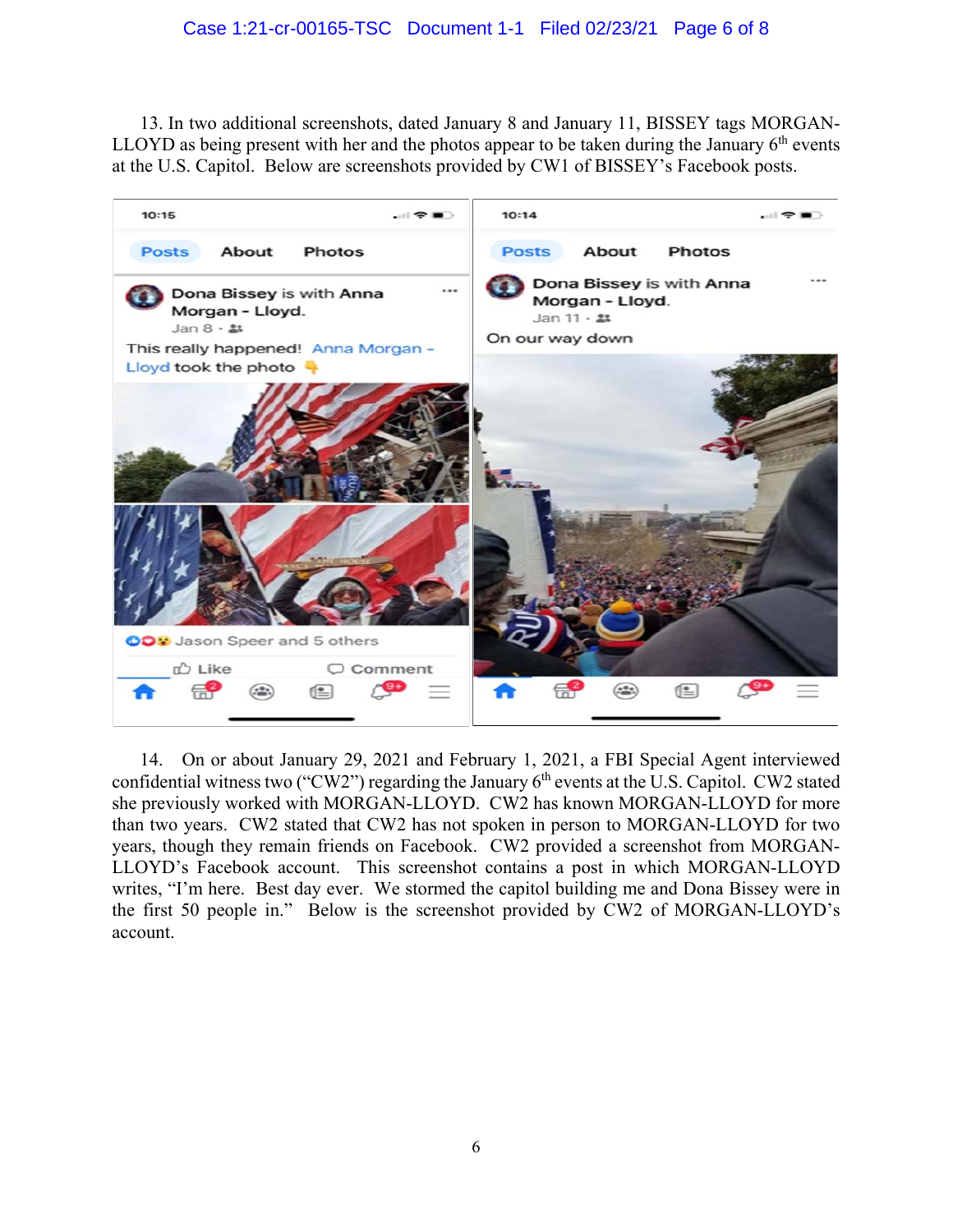

 15. Finally, law enforcement was able to confirm the identification of BISSEY and MORGAN-LLOYD by comparing their Indiana state-issued driver's license photos to the January  $6<sup>th</sup>$ Facebook post containing a photo of BISSEY and MORGAN-LLOYD in the U.S. Capitol.

 which makes it a crime to (1) knowingly enter or remain in any restricted building or grounds 16. Based on the foregoing, your affiant submits that there is probable cause to believe that DONA SUE BISSEY and ANNA MORGAN-LLOYD violated 18 U.S.C. § 1752(a)(1) and (2), without lawful authority to do; and (2) knowingly, and with intent to impede or disrupt the orderly conduct of Government business or official functions, engage in disorderly or disruptive conduct in, or within such proximity to, any restricted building or grounds when, or so that, such conduct,